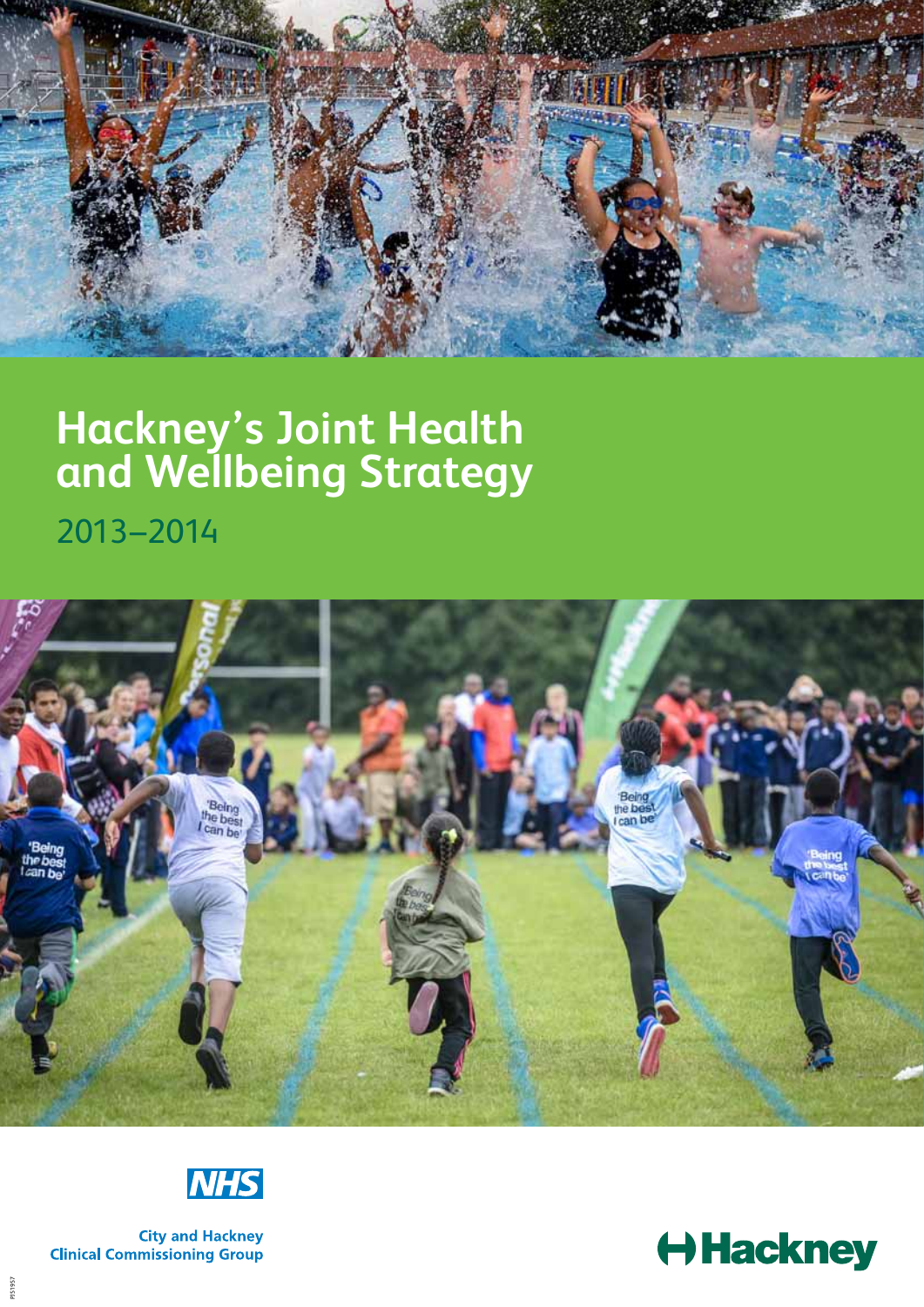# **FOREWORD**



Hackney's first Joint Health and Wellbeing Strategy sets out our commitment to improving health outcomes and tackling the problems that prevent some Hackney residents from enjoying the fullest, healthiest and happiest lives possible. This Strategy represents the on-going development of our journey to reduce health inequalities and achieve joined-up, holistic services.

The strategy is not intended to be a statement of all that local health organisations and the council will do to support people to be healthier but focuses on a small number of key issues that can be improved through joined up working, shared vision and effective collaboration across a range of partners.

At the heart of our strategy is the drive towards person-centred integrated care and support which is a key imperative to improved health and wellbeing outcomes for our residents. We are also mindful that health and wellbeing is influenced by a wide range of factors such as employment, poverty, housing, education, environment and crime. The Health and Wellbeing Board brings together the key stakeholders for commissioning this strategy which will enable action to be taken to address the underlying determinants of health and wellbeing.

It is more important than ever that we work collaboratively across organisations and sectors to ensure health and wellbeing services are both fit for purpose and sustainable in the long term.

As we develop this strategy further, we look forward to listening to our residents' experience as service users and hearing your valuable views and insight about how we can improve health and wellbeing in Hackney.

Cllr Jonathan McShane Chair, Hackney Health and Wellbeing Board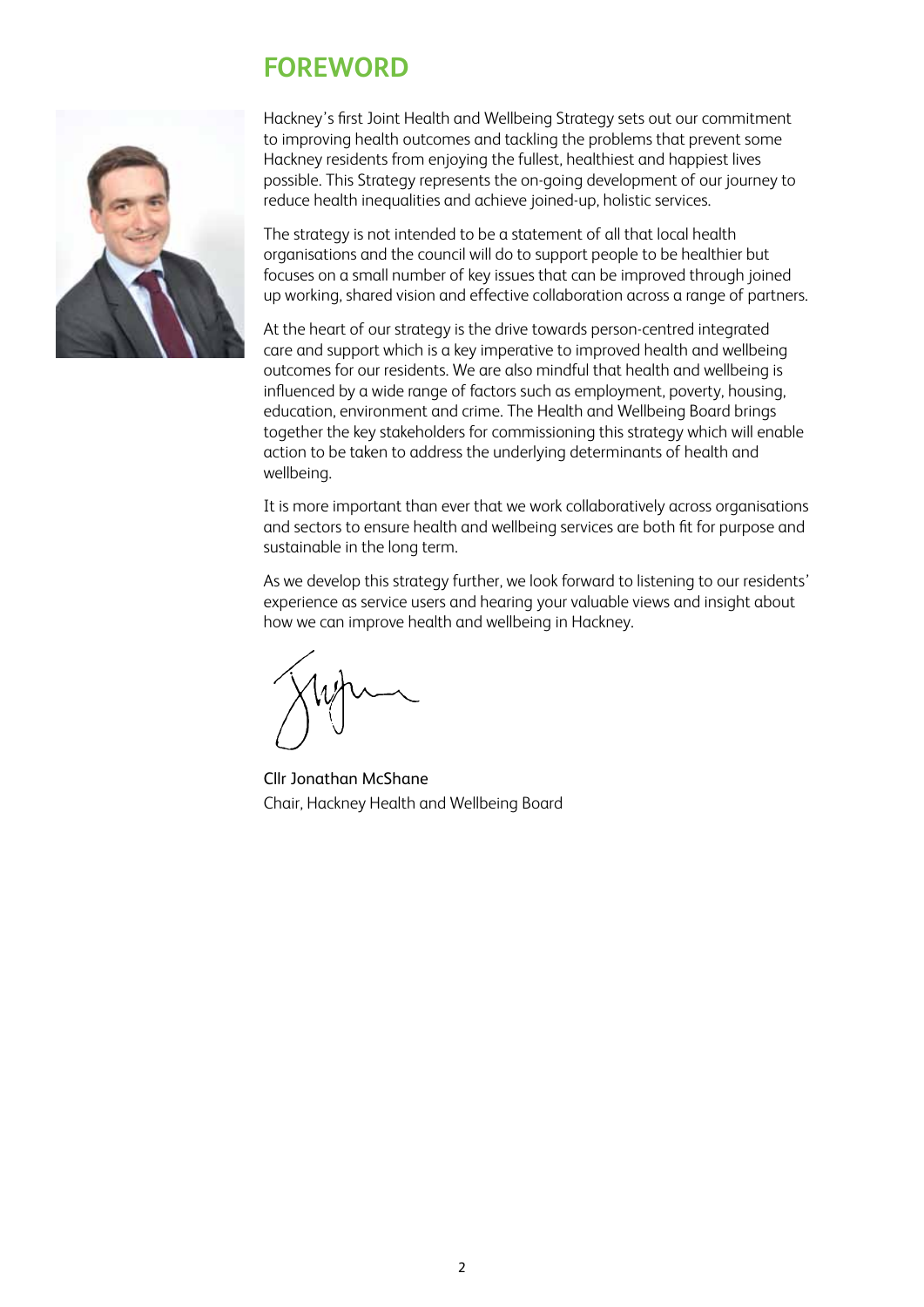









## 1 Introduction

The Health and Social Care Act 2012 has delivered a significant shift in the way that local health services are designed. Primary Care Trusts have been replaced by GP-led organisations called Clinical Commissioning Groups which are responsible for deciding which local health services should be funded. Councils have taken on new responsibilities for public health. Health and Wellbeing Boards are new local bodies that bring together leaders from across public services and the community.

Hackney's Health and Wellbeing Board brings together NHS organisations including the City and Hackney Clinical Commissioning Group, Homerton Hospital and the East London Foundation Trust. The Council's public health, children's and adult social care services are represented alongside local councillors, the voluntary and community sector and service user representation in the form of the new Healthwatch.

The purpose of our Health and Wellbeing Board is to lead and coordinate the collaborative efforts of Hackney's partners to improve health and wellbeing outcomes and reduce health inequalities by identifying and addressing complex health and wellbeing issues which cannot be tackled by a single organisation. In doing this, we will promote the ambitions of the Sustainable Community Strategy that Hackney will be:

 "a borough with greater opportunity and prosperity for everyone, whatever their background, and narrowing economic, environmental and health inequality"

This is the first Joint Health and Wellbeing Strategy for Hackney. It is underpinned by the Health and Wellbeing Profile (Joint Strategic Needs Assessment JSNA), which provides the framework for considering the major factors that affect the health and wellbeing of people in Hackney.

## 2 Hackney Context

Hackney sits on the edge of the City of London and is at the heart of East London, an area increasingly under focus for growth and development. It is the third most densely populated local area in England. The population has grown by just under 20% in 10 years with 40% growth in some wards and the borough is attracting young people, in their twenties and thirties.

Hackney's growth sits alongside long-standing and significant levels of deprivation: Hackney remains the second most deprived local authority in England on the Government's Indices of Multiple Deprivation and all wards are in the top ten percent most deprived wards in the country. In 2012 the Council and Team Hackney, the Local Strategic Partnership, carried out a review of the Sustainable Community Strategy which mapped progress against the strategy's priorities and considered our ongoing challenges.

Against the priority to improve health and wellbeing the review noted that levels of health inequalities reflected the high levels of deprivation. The recorded prevalence of severe mental health conditions and depression is among the highest in London. Despite efforts from a range of local providers to promote healthy eating and active lifestyles, childhood obesity remains above the national average. More than one in nine adults registered with a GP in Hackney are obese; this is the fifth highest rate in London. In 2010, the Male Life Expectancy report was produced along with the Joint Strategic Needs Assessment. This found that smoking was amongst the main causes of premature, preventable deaths alongside cancer and coronary heart disease. Nevertheless significant achievements have been made. Teenage conception rates have declined by 33% from 1999. Women's life expectancy is now above the national average and the gap in men's life expectancy has reduced to less than a year.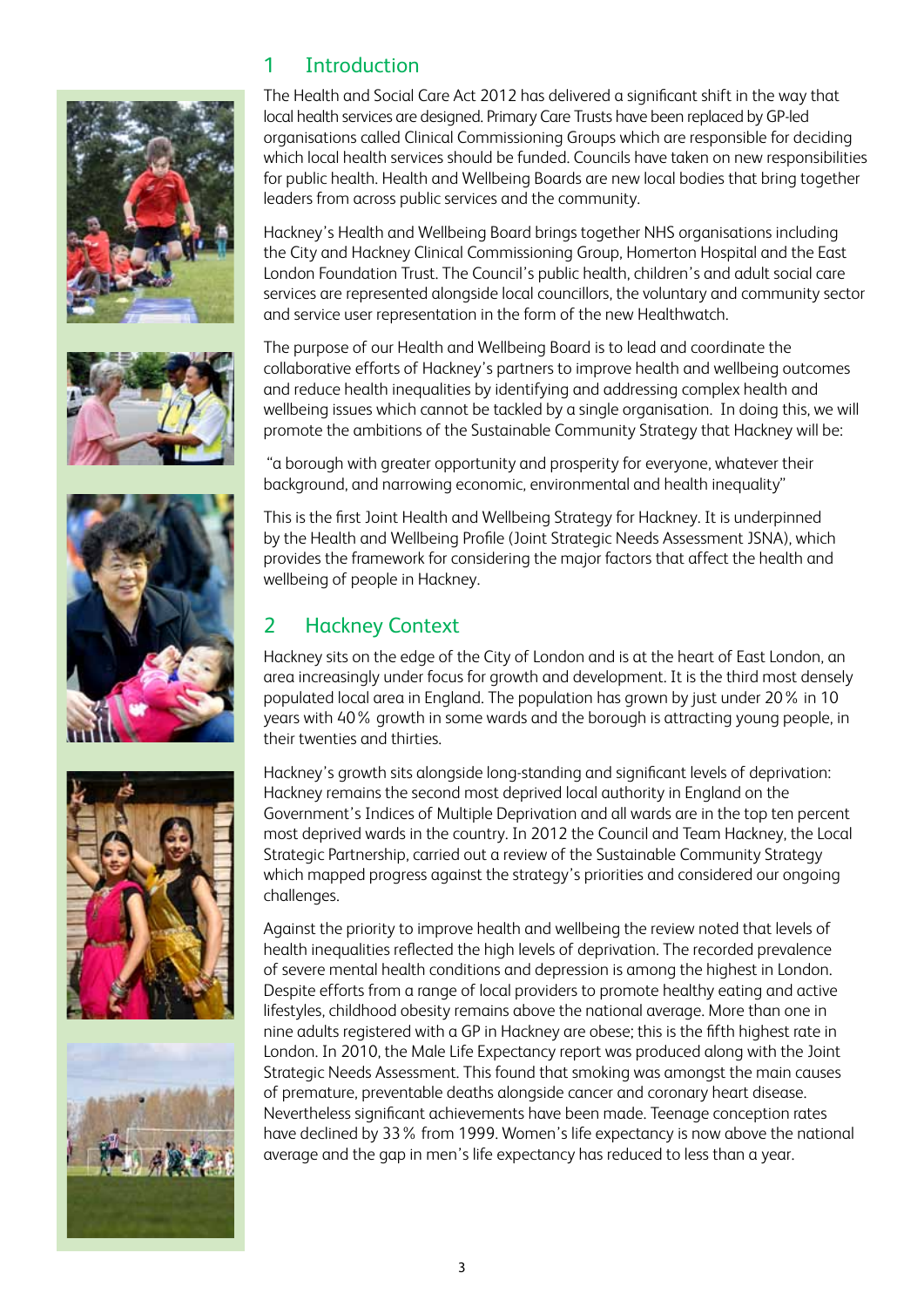









Although deprived, the borough has enormous assets in both its physical and community resources. Hackney's community is one of the most richly diverse in the country and Hackney has historically been a borough that welcomes people from all walks of life and all parts of the globe. This is reflected in the vibrant voluntary and community sector.

The Council and partners have delivered a number of commitments designed to improve the quality of life and promote greater wellbeing for everyone. These include a building programme of estate regeneration and new affordable homes; improvements to local transport and upgrading and increasing capacity in schools. There have been coordinated efforts to continue to reduce crime and more local parks meet green flag standards. There has also been significant investment in local neighbourhoods to promote wellbeing including new neighbourhood play spaces, neighbourhood youth centres and new facilities on Hackney Marshes to encourage people to enjoy active lifestyles.

However, against this backdrop of a growing local economy and investment and improvement in local services, a proportion of local people continue to face persistent inequalities.

Hackney and the other five Olympic and Paralympic Host Boroughs, now known as Growth Boroughs, collectively agreed a legacy programme designed to secure a strong and lasting legacy for Hackney from the Olympics and to secure a 'level playing field' or what's known as economic convergence with the rest of London. This means that within 20 years the communities within the Growth Boroughs will have the same social and economic chances as our neighbours living elsewhere in the capital. This Health and Wellbeing Strategy, with its focus on joined-up, holistic services, will contribute to reducing the convergence gap.

## 3 Guiding Principles

The Health and Wellbeing Strategy was developed on the following principles which define how Hackney's Health and Wellbeing Board will operate to address the health and wellbeing priorities for Hackney:

**Outcomes:** The Board will remain focused on areas where it can demonstrate the difference it brings for those people who need it most

**Inequality:** The Board will tackle the causes of inequality in health and wellbeing and focus its efforts where needs are greatest

**Integration:** The Board will ensure that service providers and care pathways will become more integrated with relevant commissioners and providers working together to ensure improvements for residents.

**Equality:** The Board will ensure that services meet the needs of Hackney's diverse communities

**Additionality:** The Board will focus on areas where it has the ambition and ability to add value by working in partnership across the membership organisations to improve health and wellbeing.

**Value for money:** The Board will ensure the best possible use of resources.

**Influence:** The Board will assert direct influence where it has it and seek to influence the work of other Boards and agencies too.

**Engagement:** The Board will encourage all providers to engage with residents, service users and other local stakeholders. Health Watch will have a critical role in this regard.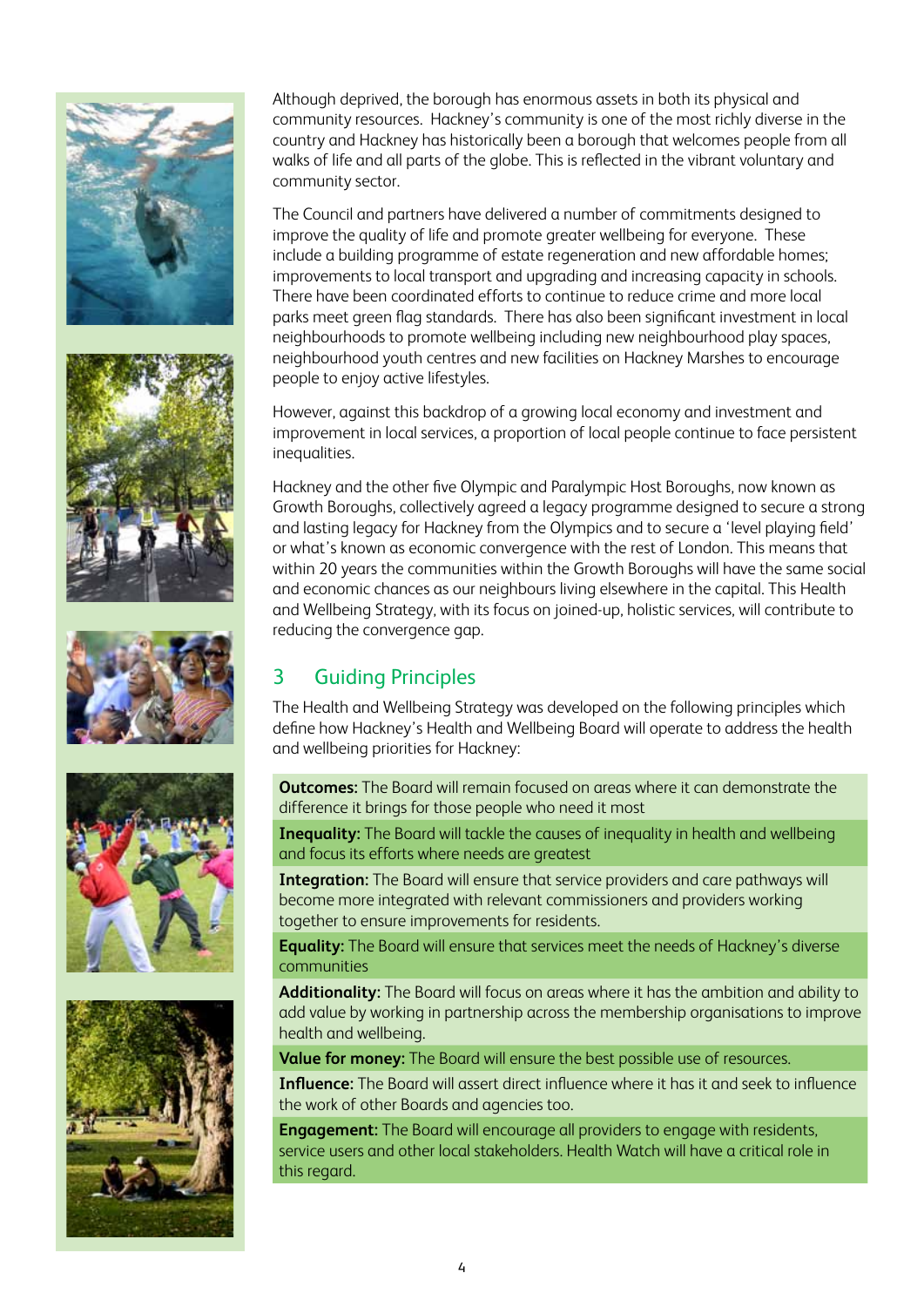









## 4 Hackney Joint Health and Wellbeing Strategy

The strategy focuses on a small number of big issues where a more joined up approach will help to improve outcomes and reduce inequalities. The strategy is not intended to be a long list of all the health and wellbeing issues or activities in Hackney, where much work continues. The strategy focuses on issues where the Board can make a real difference and sets out how those needs will be met through the commissioning of services and collaborative action.

The shift towards person-centred integrated care and support is a key imperative to improved health and wellbeing outcomes for our residents. This approach requires further development of relationships and ways of working which take time but the progress of our Intermediate Care work can be seen as a building block of our shared ambitions for integration.

Although the strategy focuses largely on health and social care related factors that influence people's health and wellbeing, we also recognise the importance of addressing the wider determinants of health and wellbeing such as employment, poverty, housing, education, environment and crime.

This is a transitional strategy, outlining what we will deliver in 2013/14. The process to develop a longer term and more fully engaged approach to health and wellbeing in Hackney will take shape alongside the refresh of the JSNA with the intention of producing a refreshed strategy in 2014.

For 2013 to 2014 the Health and Wellbeing Strategy will continue to focus on the four shared priorities that were developed during 2012 when the Health and Wellbeing Board was in Shadow Form:

- 1. Improving the health of children and young people, in particular tackling childhood obesity and working with pregnant mothers and children under five years old;
- 2. Controlling the use of tobacco, with a renewed emphasis on stopping people from starting smoking as well as helping them to quit;
- 3. Promoting mental health, focusing on relieving depression and anxiety for working age adults;
- 4. Caring for people with dementia, ensuring our services are meeting the needs of the older population.

This strategy presents an overview of these priorities, the planned activities for the future and the outcomes which will be used by the Board to monitor progress.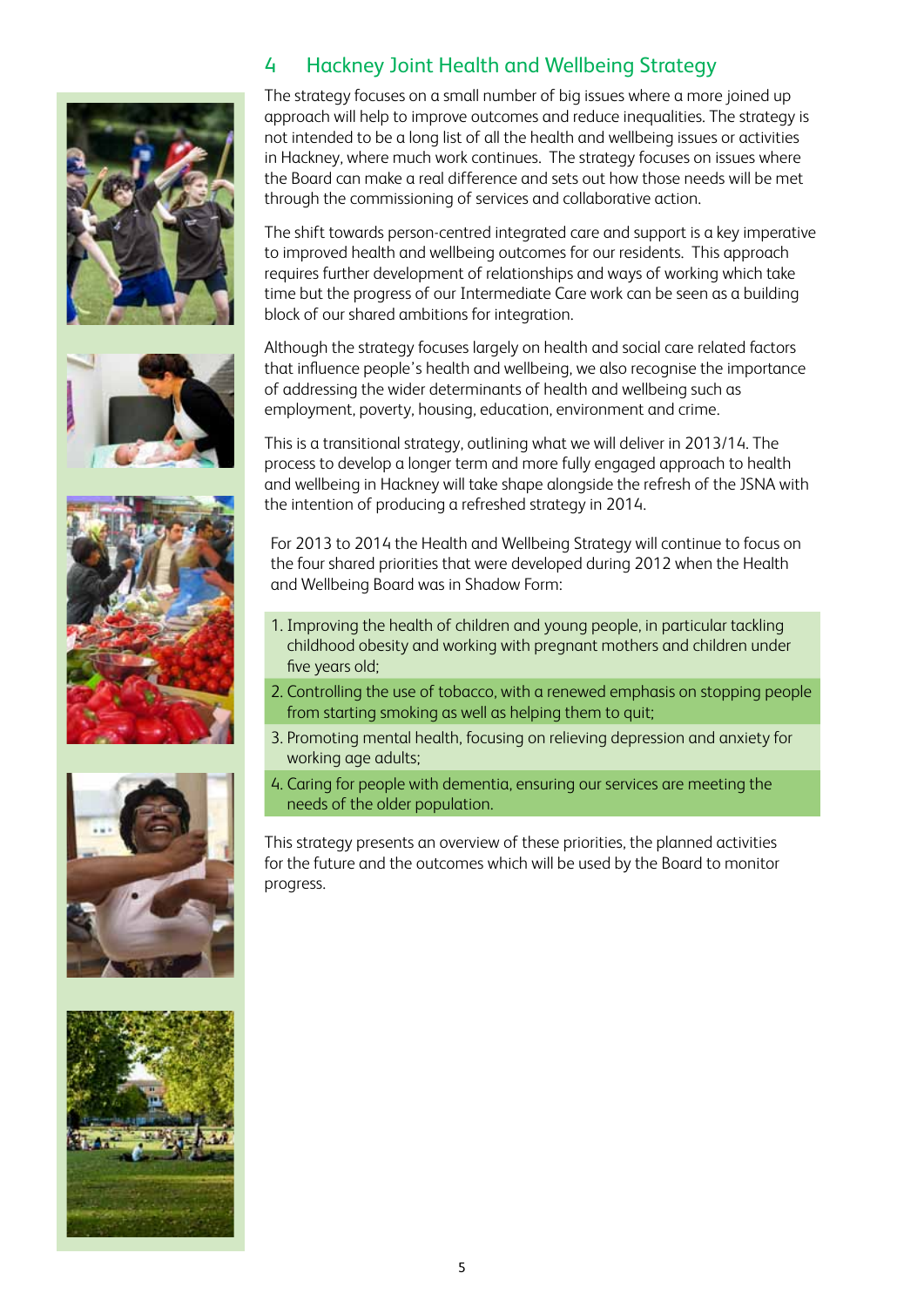



The City and Hackney Health and Wellbeing Profile provides a comprehensive and rigorous analysis of the issues that need to be considered when planning for the protection and improvement of the health and wellbeing of the people of Hackney. It has been developed through extensive engagement with statutory, community and voluntary sector organisations and residents.

A new process was developed in 2012 to prioritise the needs identified in the profile and this ranking has informed the development of Hackney's Health and Wellbeing Strategy.

The prioritisation framework was based on five key criteria:

Is this an issue which affects a significant proportion of the population (directly or indirectly)?

Is this an issue which significantly affects vulnerable groups?

Is this issue a significant contributor to inequalities in health and wellbeing?

Are there significant unmet needs?

Is the unmet need amenable to intervention?

Additionally, the areas within the matrix were cross-referenced against two further criteria:

outcomes within the NHS, Public Health and Adult Social Care national Outcomes Frameworks. Outliers within the draft Child Health Profile were used as a proxy for outcomes related to the health and wellbeing of children;

areas where a partnership approach through service integration had the potential to make the most difference.

In arriving at these priorities consideration has also been given to the priorities identified by the City & Hackney Clinical Commissioning Group, the Council's Adult Social Care Service and themes identified in the Child Poverty and Family Wellbeing Plan. These priorities have been identified in Appendix 1.

## 6. Health and Wellbeing Priorities 2013 to 2014

Set out below is a brief summary of each priority describing:

- why it is important to Hackney residents
- the actions being put in place to deliver improved outcomes for Hackney residents
- what we expect to see in the long term if the actions are successful

Whilst some actions are already under way, the delivery plans for others are still under development.

The Health and Wellbeing Board is responsible for overseeing the performance management of this strategy. An action plan is being developed using key outcome measures from the national outcomes frameworks and a set of further local performance indicators are being identified to measure the impact of individual actions

The key outcome measures from the national outcome frameworks have been identified in appendix 2.





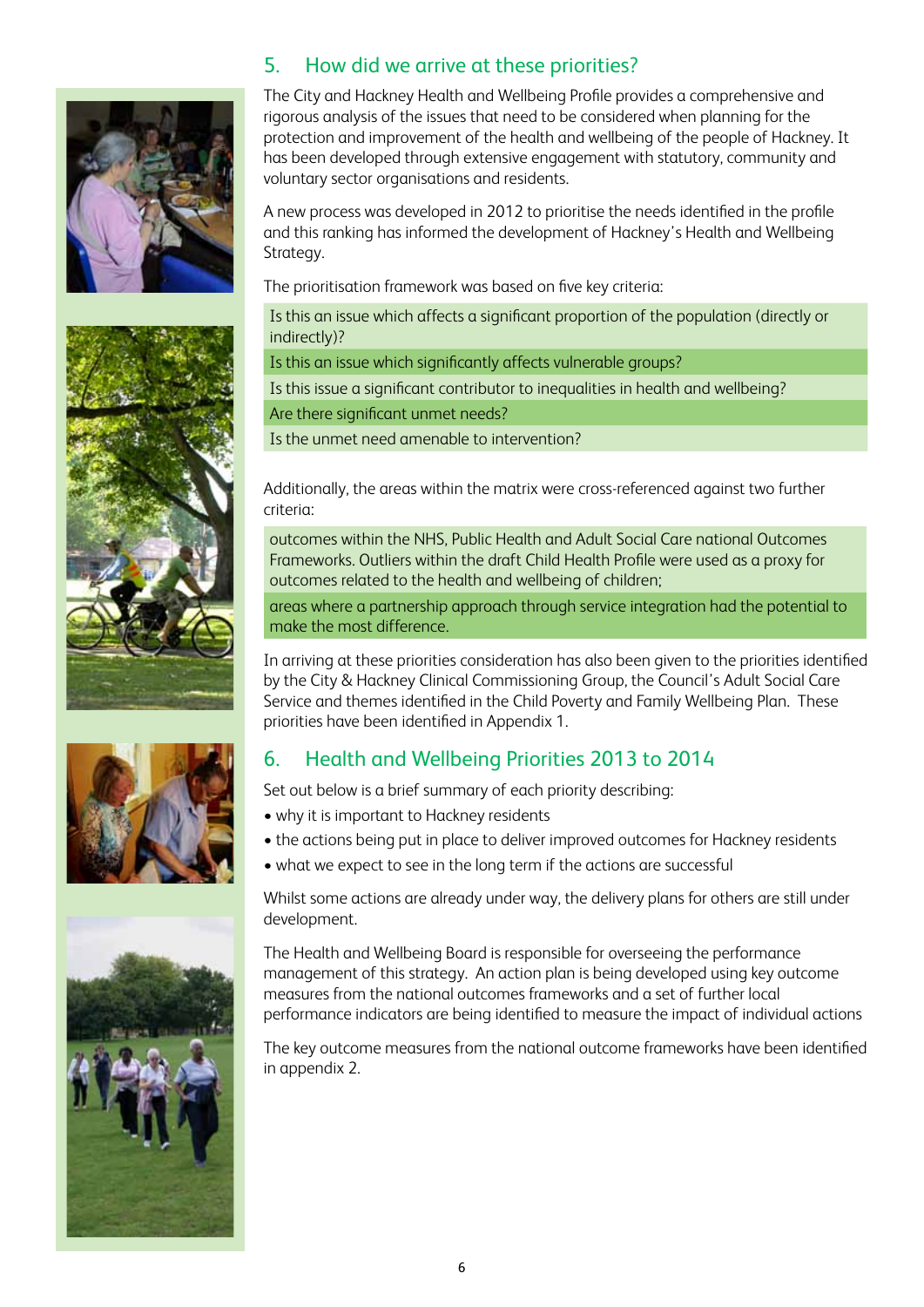## 6.1 Improving the health of children and young people, in particular tackling childhood obesity and working with pregnant mothers and children aged under five years old

#### **Why is this important for Hackney?**

A key message of the Marmot Review is that Giving every child the best start in life is crucial to reducing health inequalities across a person's life as the foundations for many aspects of human development are laid in early childhood and what happens in pregnancy and these early years has lifelong effects on health and wellbeing.

This priority focuses on antenatal care and the health needs of young children up to age five, including support during pregnancy and on reducing inequalities in health and wellbeing amongst children and young people, in particular reducing obesity and excess weight.

Despite efforts in the last few years from a range of local providers to promote healthy eating and active lifestyles, childhood obesity levels in Hackney remain above national average. According to the National Child Measurement Programme, in 2011-12 27% of Hackney children aged 5 were overweight or obese and 43%

of children aged 11 were overweight or obese. Obesity is strongly correlated with deprivation. In Hackney the proportion of children living in poverty has fallen from 44% in 2008 to 40% in 2009, however this remains almost twice the national average for England of 21%.

The rate of early booking for maternity services in Hackney is rising and reached 71% in 2011, however this remains one of the lowest rates in London. The rate is lower amongst Black African, Irish, Vietnamese and Chinese women, it is particularly low amongst the Orthodox Jewish community.

Infant mortality in Hackney is significantly higher than the national average. Infant mortality is associated with smoking, obesity and the uptake of maternity services.

Every year in Hackney there continue to be new cases of diseases that are vaccine-preventable. Although there have been marked improvements in the immunisation of 5 year olds, rates remain below the national target.

#### **Priority Actions**

#### **1. Develop a borough wide framework for reducing obesity and promoting healthy weight and healthy lifestyles including:**

- Development of healthy lifestyles for families
- Enhancing practitioner effectiveness:
	- **–** to recognise children at risk of obesity early;
	- **–** providing training on how to help parents make lifestyle changes;
	- **–** encouraging practitioners to model healthy lifestyles.

#### **2. Incorporating and strengthening healthy lifestyles within existing services:**

- Implementation of a local education and health check at 27 months
- Implementation of school-based school nursing model

**3. Develop a comprehensive communications campaign to raise awareness of how to improve health across the borough.**

#### **4. Assessment and subsequent roll out where successful of current pilot interventions including:**

- the Randal Cremer whole school intervention pilot;
- Children's Centre Healthy Living Intervention
- Play Streets, Play Champions
- HENRY (Health, Exercise, Nutrition for the Really Young)

#### **5. Focus on prevention and early intervention for pregnant mothers and the first 2 years of life:**

• Design and implement an effective support model for pregnant mothers and 0-2 year olds

- More children enjoying a healthy weight and enjoying a healthy lifestyle with their families. This will also promote improved focus of children at school contributing to improved educational outcomes for children.
- Fewer children suffering with vaccine-preventable diseases.
- Fewer infant deaths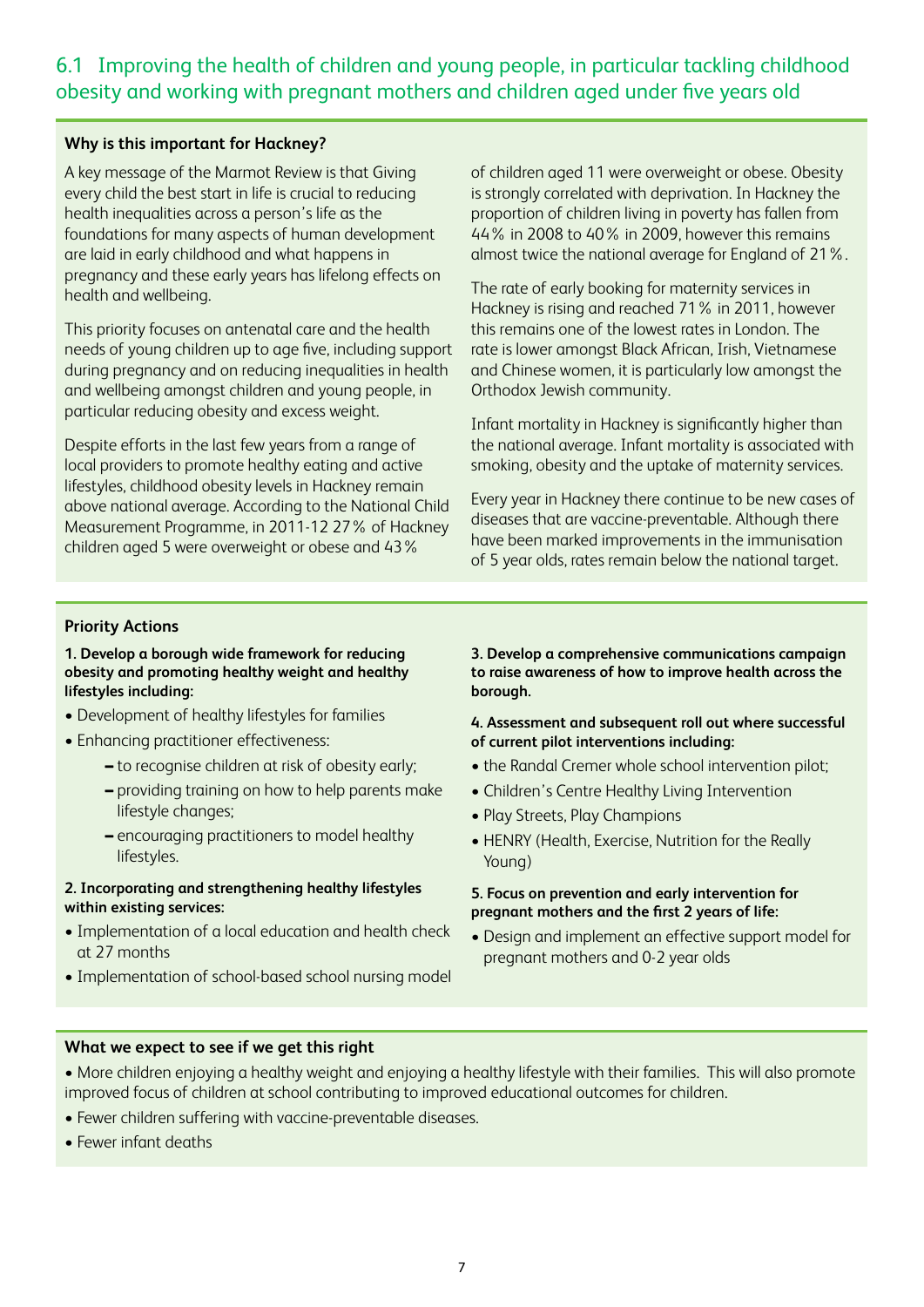## 6.2 Controlling the use of tobacco, with a renewed emphasis on stopping people from starting smoking as well as helping them to quit

#### **Why is this important for Hackney?**

This priority focuses on reducing the prevalence of smoking amongst Hackney residents by supporting them to quit smoking and educating residents, particularly children and young people, to prevent them from starting to smoke.

The impact of smoking on the health of local people is profound. Data taken from Public Health England's Local Tobacco Control Profiles show that:

- Among people aged 35 and over in Hackney, between 2008 and 2010, there were 246 deaths per 100,000 residents every year that could be attributed to smoking. This is significantly higher than the averages for London and England.
- Hackney has one of the highest rates of smoking attributable hospital admissions in people aged 35 and over (1602 per 100,000).

In Hackney smoking prevalence is declining but remains high; evidence from the National Integrated Household Survey in 2010 showed that 27%of all Hackney residents are smokers. This is higher than the average for London and neighbouring boroughs.

The great majority of smokers are of working age. Individuals of a lower socio-economic status are more likely to smoke and less likely to be successful when attempting to quit. Smoking is higher than average in the white population and particularly high in the Turkish and Kurdish communities of Hackney. It is also high among Hackney residents with a mental illness.

#### **Priority Actions**

The programme of activities aimed at controlling the use of tobacco will focus on 4 areas:

- **1 Smoke free spaces**
- Consultation on park bye-laws to extend smoke free zones to sporting and children's play areas
- Expand the promotion of the smoke free Homes and Cars campaign.
- Consider ways to increase the provision of smoke free areas within the estates of Board member organisations.

#### **2 Smoke free future generation**

- Package of resources for whole school engagement **–** Cut films, Operation Smoke Storm, Lesson Plans
- Development of participation of young people eg through Youth hubs, Youth Council
- Promote smoke free homes and cars across all early years settings, schools and youth centres
- Up to date, robust tobacco control policies for all Tobacco Control Alliance members.

#### **3 Smoke free communities**

- Maintain high performance of quit services and increase outreach to disadvantaged communities. Time Limited support to poor performing quit services
- Quit services to be made more visible
- More support to staff to support them to quit
- Explore requiring suppliers to have healthy workforce policies

#### **4 Further research to explore the use of tobacco within discrete communities**

- Fewer young people starting to smoke
- More people successfully able to quit smoking leading to fewer people with smoking-related medical conditions
- Fewer people requiring health services from causes related to secondary smoking
- Lower staff absence leading to improved productivity in the workforce
- Fewer smoking related fires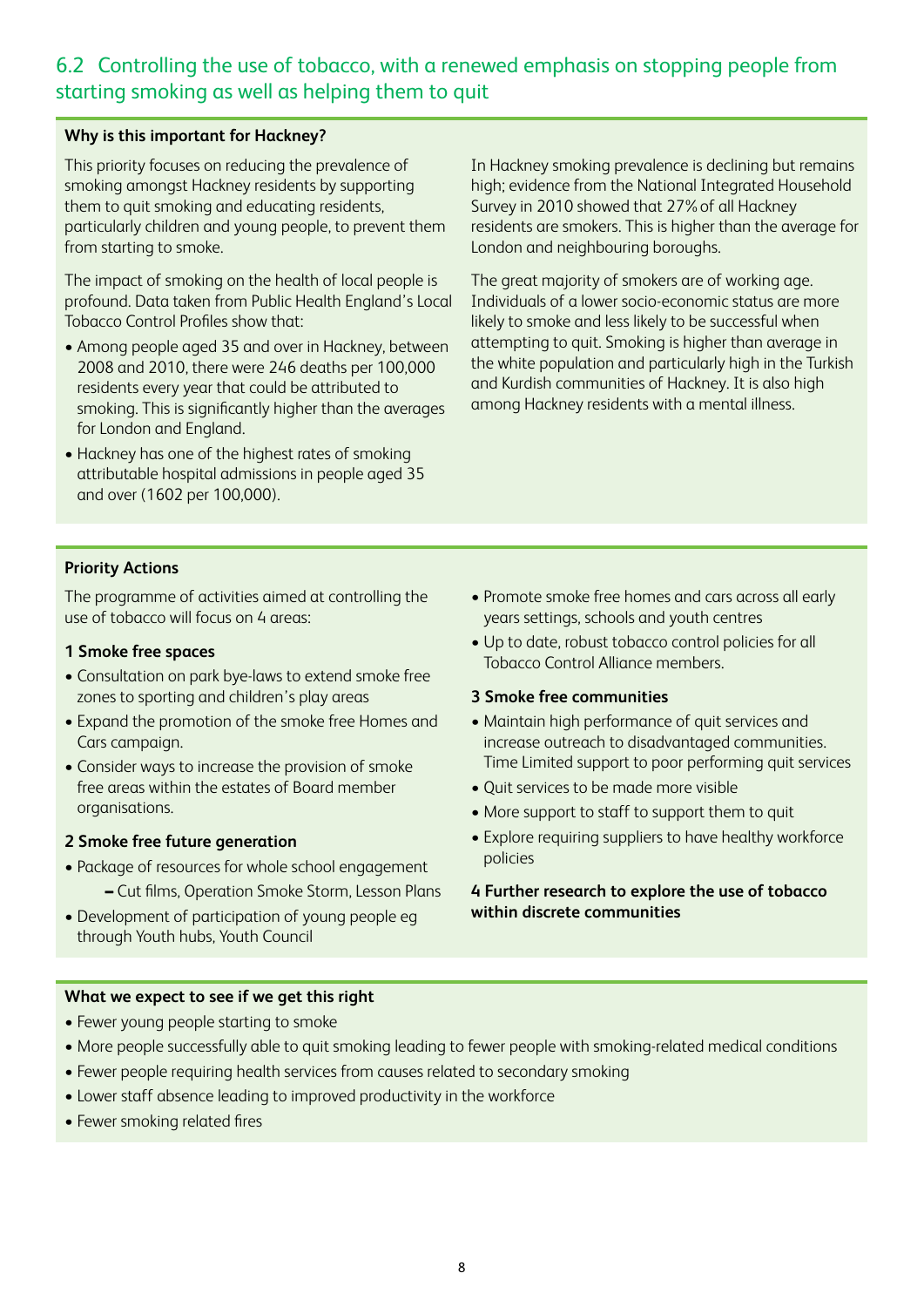## 6.3 Promoting mental health, focusing on relieving depression and anxiety for working age adults

#### **Why is this important for Hackney?**

Mental health means more than just the absence of clinically defined mental illness. Definitions vary, however the need to promote positive mental health, wellbeing or flourishing is increasingly recognised.

Promoting good mental health contributes, not only to lower rates of mental health disorders, but also to improved physical health, better educational performance, greater workforce productivity, improved relationships within families and safer communities.

We know from feedback from service users that people want to continue to live in their own homes and communities and stay active for as long as possible. Delivery of mental health support and wellbeing activities in community settings and interventions that promote recovery and reduce social isolation have been shown to achieve positive outcomes for individuals who are at risk of dependency and needing more specialised mental health services.

We are committed to delivering high quality services to residents that help people live as independently in their neighbourhoods as possible with the right level

of support. The procurement of an Integrated Mental Health Network forms part of the Transforming Adult Social Care programme.

Information in the City and Hackney Wellbeing profile tells us that:

- the prevalence of depression in Hackney GPs' surgeries was 10% in 2010/11, this is the third highest prevalence in London.
- the majority of people claiming Incapacity Benefit and Employment Support Allowance in Hackney do so for reasons relating to mental health.
- common mental disorders such as depression, anxiety and obsessive compulsive disorder are known to be more prevalent in deprived households
- The rate of emergency mental health admissions is the highest in London (2010/11)

Local organisations have reported an increase in young people aged 11- 25 requiring mental health support to deal with issues that include loss and bereavement, depression, anxiety and stress, family or relationship breakdown and emotional difficulties.

#### **Priority Actions**

#### **1. Implementation of an Integrated Mental Health Network.**

The aims of the Network will be to enable more people to regain independence, improve their quality of life and, thereby, reduce the costs of hospitalisation; placements in institutional care and intensive social care packages of support.

The network will consist of 4 integrated components:

- **A Mental Health Wellbeing and Prevention Service** – a provider managed network embedded in primary care practices
- **A Recovery, Reablement and Social Inclusion Resource Centre** – to work with service users who meet relevant criteria
- **A Creative Arts, Leisure and Culture Network**  personalised support packages for service users with personal budgets
- **A Service User led Involvement Network**

- Fewer people suffering with mental ill health in Hackney
- More people living independently and able to move on from mental health services
- Reduction in the number of suicides
- Better community understanding of mental health reducing the stigma attached to being mentally unwell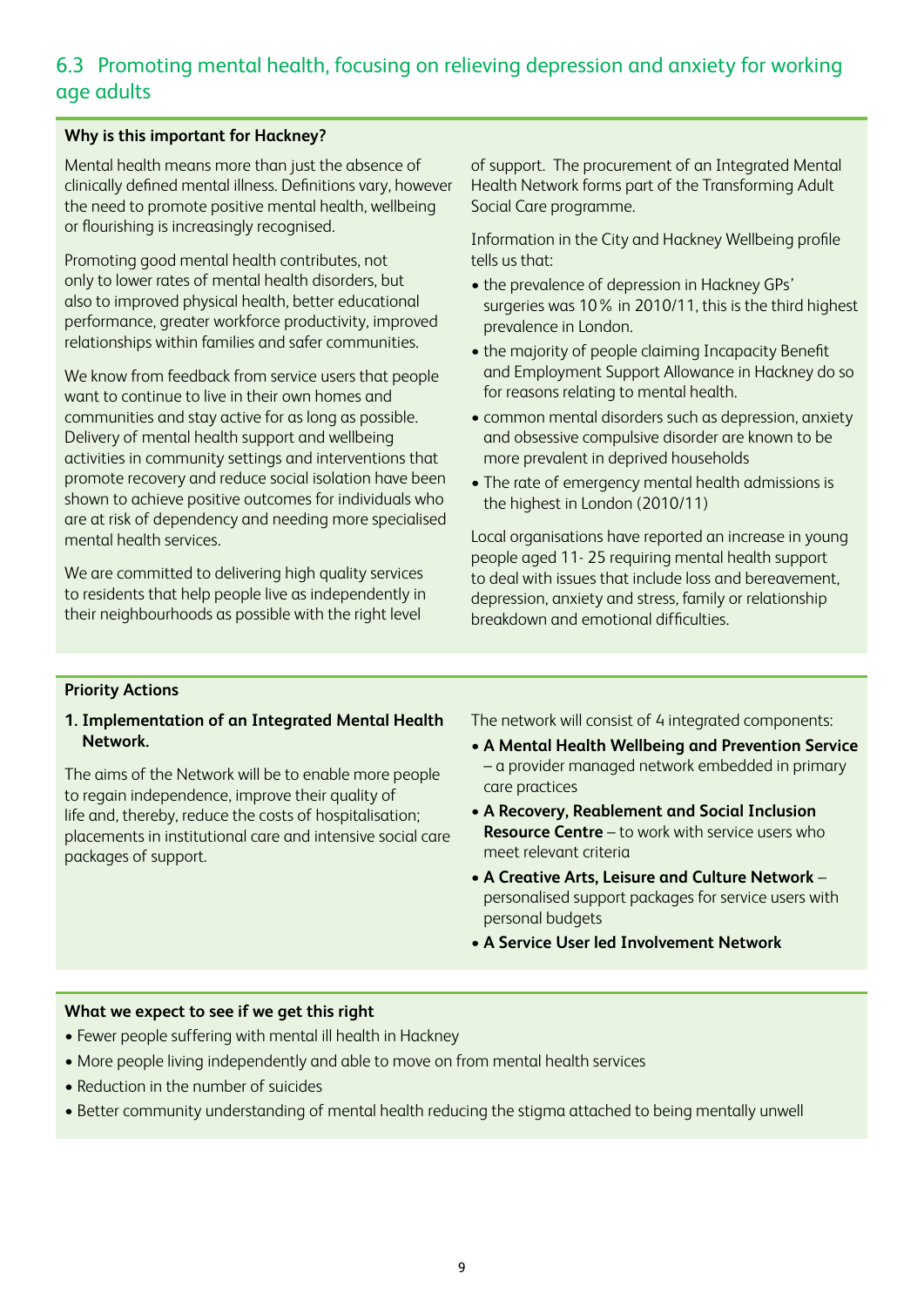## 6.4 Caring for people with dementia, ensuring our services are meeting the needs of the older population

#### **Why is this important for Hackney?**

Dementia is a key national priority and the government's strategy sets out the following areas of focus for improved, local delivery

- improved awareness
- good quality earlier diagnosis and intervention for all
- a higher quality of care in general hospitals
- living well with dementia in care homes

We have also identified dementia as a key local priority. The City and Hackney Health and Wellbeing Profile indicates that the prevalence of diagnosed dementia for older people in Hackney is well below the estimated prevalence for the area. Amongst older people poor mental health can result in increased risk of physical health problems, slower recovery from illness and an

increase in readmission to hospital after discharge. Promoting the health and wellbeing of older people is vital to maintaining independence and reducing the need for more substantial care support.

Dementia impacts both on patients coping with a debilitating, degenerative disease and on their carers who are often elderly themselves and have to cope with an increased carer burden as the illness progresses. We want to ensure that services for people with dementia are appropriate, integrated and personalised to the needs of the patient and their carers and families. We also want to meet the expectations and aspirations of older people who wish to have control over and make choices about their lives.

#### **Priority Actions**

The Health and Wellbeing Board endorsed five proposals to deliver a step change in the delivery of dementia services. The Clinical Commissioning Group and Hackney Council Health and Community Services Directorate are working together on the delivery of these activities as a shared priority.

- **1. Improve data systems between providers.** Integrated communication systems will support the greatest step-change in service users receiving timely and targeted support.
- **2. Identify resources for carers and carers assessments to be conducted by social care partners routinely**
- **3. Develop a maintained database of resources and make available across the borough.**  Information is the greatest tool carers and their cared for have during the dementia journey
- **4. A dementia awareness programme to be integrated into primary care, social care and all 'first contact' professionals**
- **5. Increased investment in Dementia Advisors**  to substantially enlarge their role to include primary care linking and more formal working with local voluntary groups, community workers and Hackney volunteers

- By diagnosing people earlier and providing them with the necessary skills and knowledge to cope with their condition, more people, including family and carers, will live well with dementia.
	- **–** Better assessments and therapeutic support for carers
	- **–** Fewer inpatient admissions to hospital
- A better community understanding of dementia from the public and professionals providing dementia friendly environments and reducing stigma.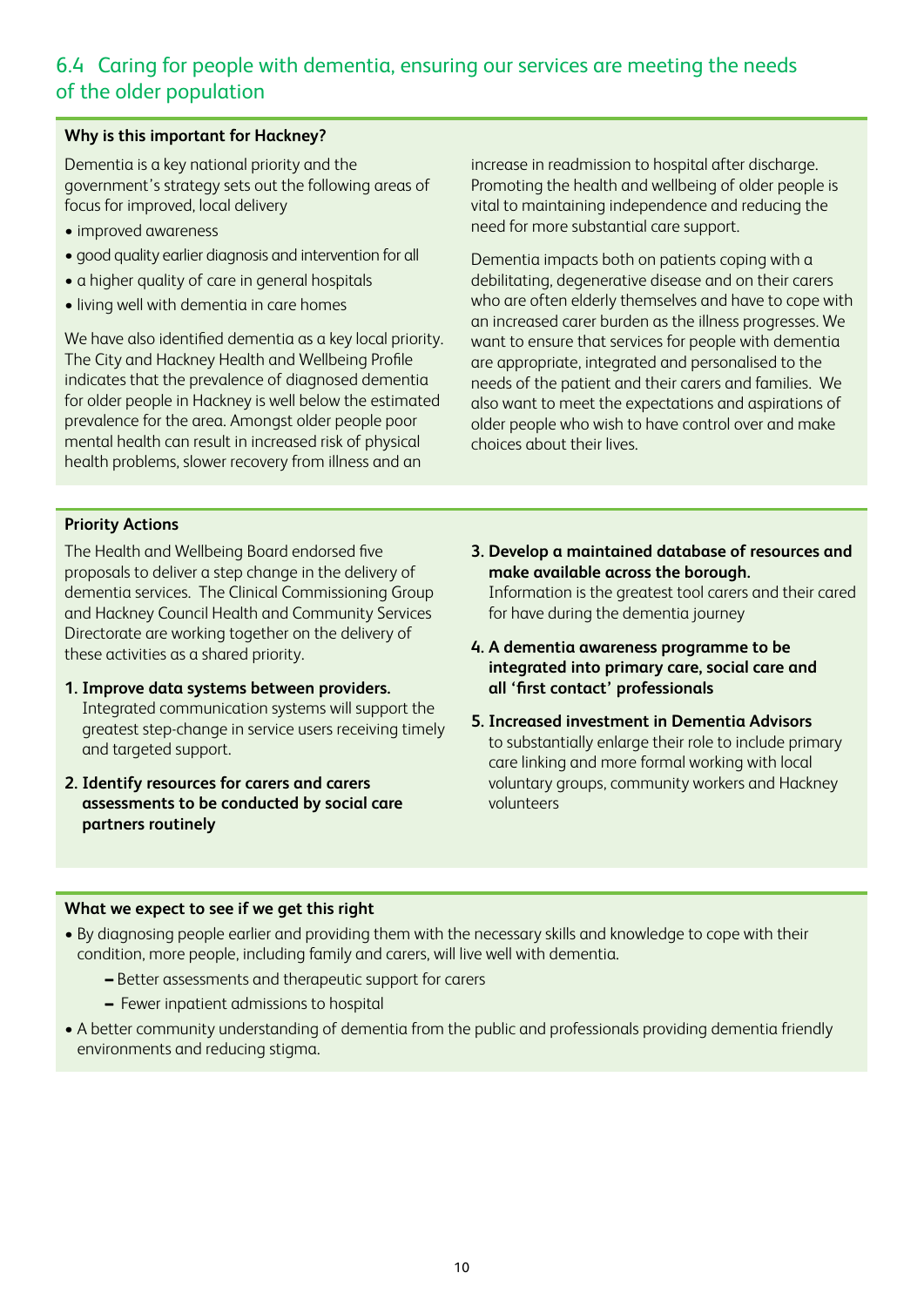









### 7 Next steps

The Health and Wellbeing Board has agreed to refresh the current Joint Strategic Needs Assessment in Autumn 2013. This will require a continued dialogue with Hackney's residents, community groups, health organisations, the Council and local business partners drawing on national and local data and intelligence as well as the wealth of data emerging from the census.

We will use this opportunity to pilot an asset-based approach across a small number of themes. This type of approach values the capacity, skills, knowledge, connections and potential in a community. It doesn't only see the problems that need fixing and the gaps that need filling. An asset can be described as:

- the practical skills, capacity and knowledge of local residents
- the passions and interests of local residents that give them energy for change
- the networks and connections known as 'social capital' in a community, including friendships and neighbourliness
- the effectiveness of local community and voluntary associations
- the resources of public, private and third sector organisations that are available to support a community
- the physical and economic resources of a place that enhance well-being.<sup>1</sup>

We are working with the voluntary and community sector to conduct some in-depth research to help us to develop community insight around some challenging key public health issues. This programme has been developed to enable different communities to speak directly to policy makers about issues that affect their health, and to have discussions within communities about what factors may support community members to make healthy choices.

When finalised, the refreshed assessment will underpin the development of a second Health & Wellbeing Strategy in 2014 to continue to drive forward effective health improvement in Hackney.

1 Improvement and Development Agency March 2010. A glass half-full: how an asset can improve community health and wellbeing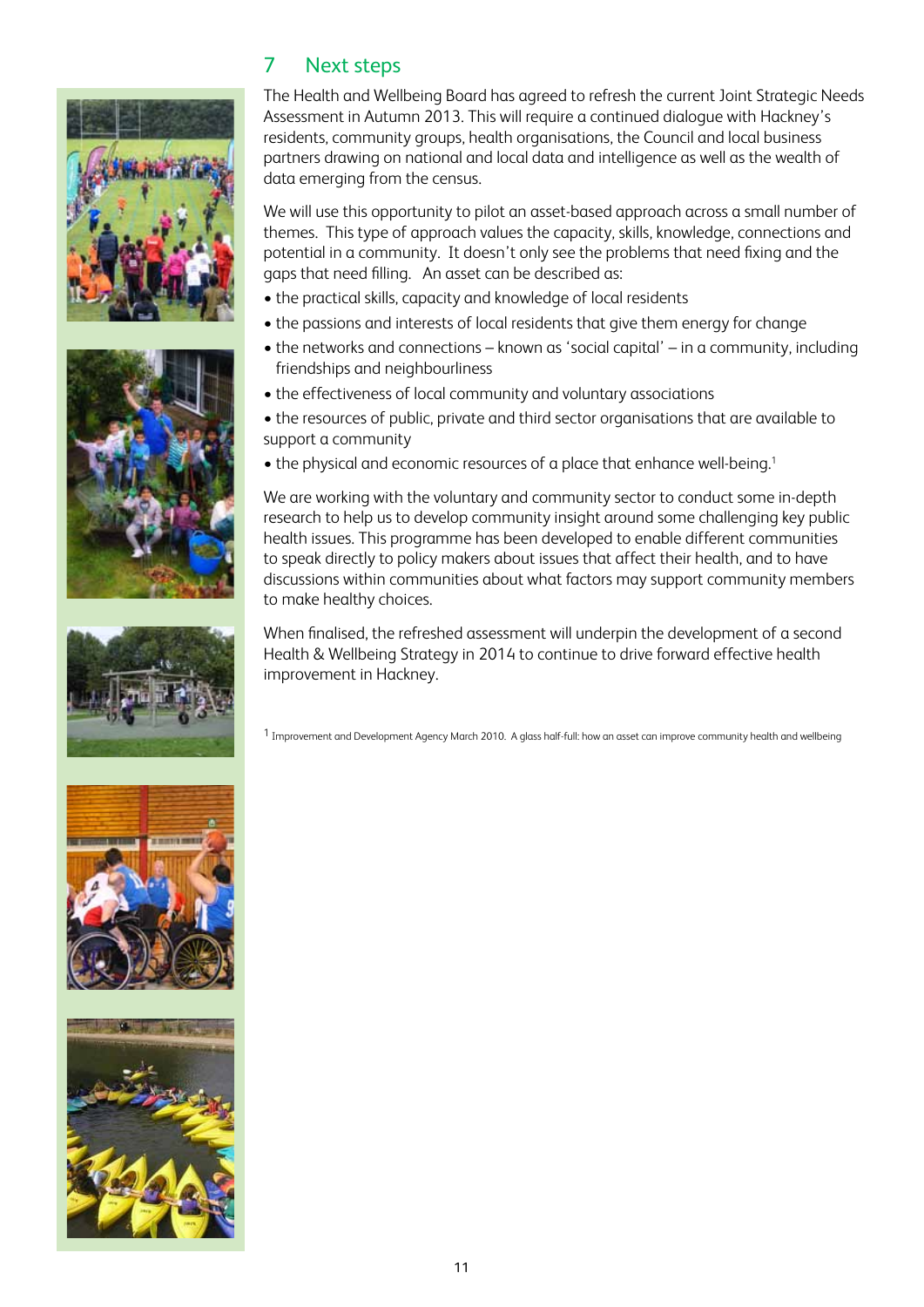#### **1 City & Hackney Clinical Commissioning Group (CCG)**

CCGs are clinically led groups that include all of the GP practices in the local area. The aim is to give GPs and other clinicians the power to influence commissioning decisions for their patients.

CCGs are accountable to NHS England which oversees the planning, delivery and day-to-day operation of the NHS as set out in the Health and Social Care Act 2012.

NHS England requires that the CCG makes progress against the following four national indicators:

- reduce potential years of life lost from causes considered amenable to healthcare by 3.2%;
- reduction or 0% change in emergency admissions for certain conditions for adults and children;
- improvement in Friends and Family scores for acute inpatients and A&E;

• no cases of MRSA for the CCG's population and CDiff cases are at or below the threshold for the defined threshold for CCGs.

The CCG has also selected the following three local outcomes to be part of the Quality Premium, as reported to the Health and Wellbeing Board:

- proportion of people feeling supported to manage their condition;
- patient reported outcomes for elective knee replacements;
- improving dementia diagnosis rate.

#### **2 Adult Social Care priorities**

The Health and Community Services Directorate of Hackney Council has identified the following priorities for the forthcoming year and the Adult Social Care Outcomes Framework measures that these relate to are listed below

• Promoting independence and delaying and reducing need for care and support

The Council will work with its partners to develop services for residents that help people live as independently as possible with minimal interference. There will be a focus on reducing admission to residential care, developing effective preventative services, refreshing reablement in order to maximise independence and facilitate discharge from hospital without delay.

• Delivering high quality, personalised care and support for people

The Adult Social Care Survey measures quality of life, satisfaction with services and feelings of being in control.

• Safeguarding adults at risk

The Council will work to make service users feel safe and those who use services say that those services make them feel safe and secure.

#### **3 Child Poverty and Family Wellbeing Plan**

The Child Poverty and Family Wellbeing Plan focuses on what services can do to mitigate the impact of poverty on children and young people's outcomes so that they can thrive regardless of their economic circumstances. It also recognises the importance of services doing what they can to lift families out of poverty by supporting household incomes. Actions in the plan are categorised under six themes:

- excellent universal services committed to improving outcomes for children and families in poverty;
- services are used by children and families who are experiencing poverty or at risk;
- services work effectively in partnership to ensure a coordinated, whole family approach;
- services can demonstrate that they are helping to improve outcomes for those experiencing poverty;
- effective support is provided early and at points in children and young people's lives when support is most needed;
- supporting household incomes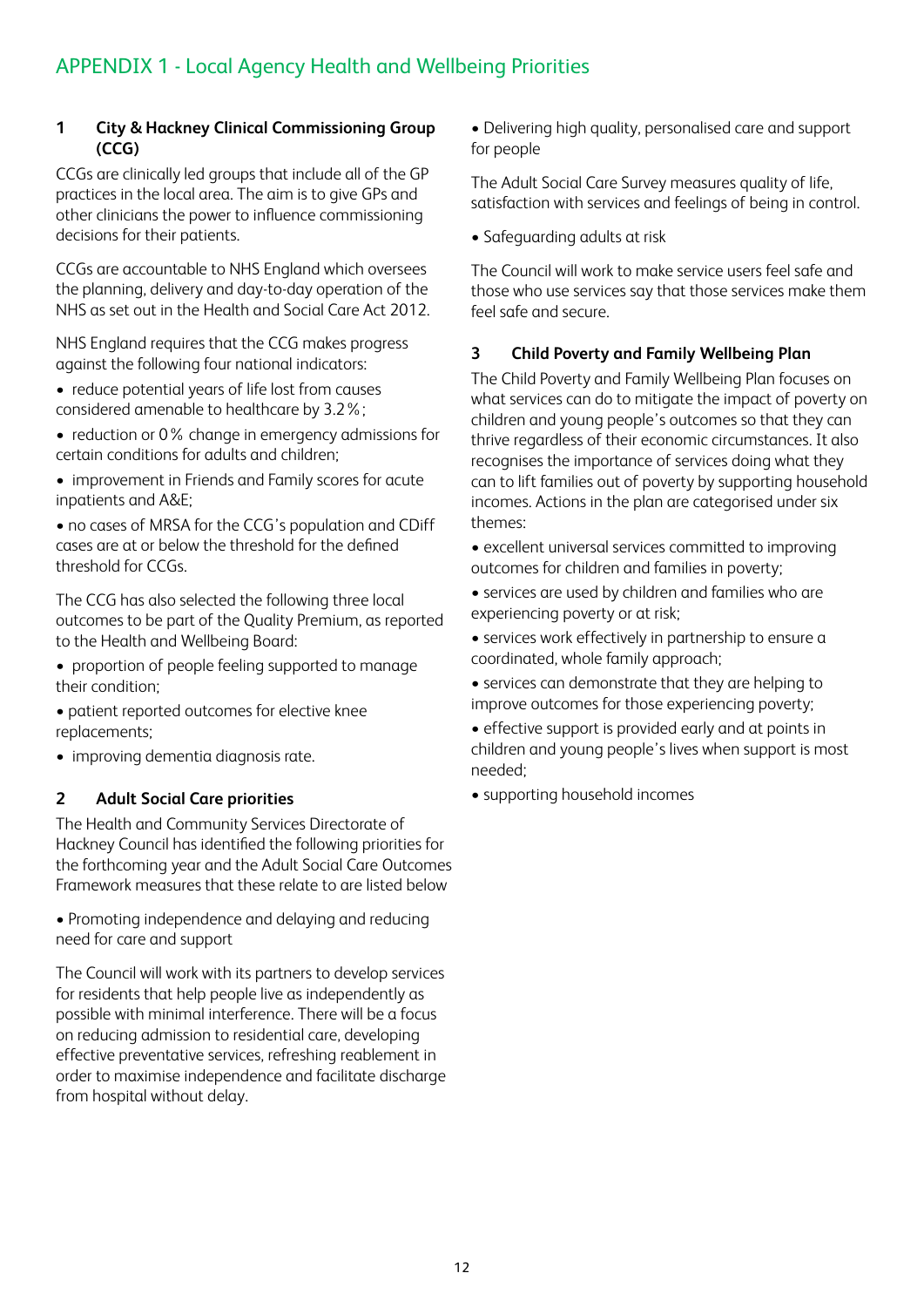## APPENDIX 2 - National framework outcome indicators to support performance measurement

The Health and Wellbeing Board will want to know that it can measure performance and benchmark with other areas. The following outcome measures from the NHS, Public Health and Adult Social Care national outcome frameworks will be used to monitor progress and performance over time.

| <b>Health and Wellbeing Priority</b>                                                                                        | <b>Outcome measures</b>                                                                                                                                  |
|-----------------------------------------------------------------------------------------------------------------------------|----------------------------------------------------------------------------------------------------------------------------------------------------------|
| 1. Improving the health of                                                                                                  | <b>Public Health outcomes</b>                                                                                                                            |
| children and young people, in<br>particular tackling childhood<br>obesity and working with<br>pregnant mothers and children | <b>Domain 2: Health Improvement</b>                                                                                                                      |
|                                                                                                                             | 2.1 Low birth weight of term babies                                                                                                                      |
|                                                                                                                             | 2.2 Breastfeeding                                                                                                                                        |
| aged under five years old                                                                                                   | 2.2 i,ii, iv, v, vi - pregnancy or newborn screening programmes                                                                                          |
|                                                                                                                             | 2.3 Smoking status at delivery                                                                                                                           |
|                                                                                                                             | 2.5 Child development at 2-2.5 years                                                                                                                     |
|                                                                                                                             | 2.6 Excess weight in 4-5 and 10-11 year olds                                                                                                             |
|                                                                                                                             | Domain 4: Preventing premature mortality                                                                                                                 |
|                                                                                                                             | 4.1 Infant mortality                                                                                                                                     |
|                                                                                                                             | <b>NHS</b> outcomes                                                                                                                                      |
|                                                                                                                             | Domain 1: Preventing people from dying prematurely<br>1.6.1 Infant mortality and neonatal mortality and still births                                     |
|                                                                                                                             | Domain 4: Ensuring that people have a positive experience of care                                                                                        |
|                                                                                                                             | 4.5 Improving women and their families' experience of maternity services                                                                                 |
|                                                                                                                             | 4.8 Improving children and young people's experience of healthcare                                                                                       |
|                                                                                                                             | Domain 5: Treating and caring for people in a safe environment and protect them from avoidable<br>harm                                                   |
|                                                                                                                             | 5.5 Admission of full term babies to neonatal care                                                                                                       |
| 2. Controlling the use of tobacco,                                                                                          | <b>Public Health outcomes</b>                                                                                                                            |
| with a renewed emphasis on                                                                                                  | Domain 2: Health Improvement                                                                                                                             |
| stopping people from starting                                                                                               | 2.3 Smoking status at time of delivery                                                                                                                   |
| smoking as well as helping them                                                                                             | 2.9 Smoking prevalence - 15 year olds                                                                                                                    |
| to quit                                                                                                                     | 2.14 Smoking prevalence - adults (over 18)                                                                                                               |
| 3. Promoting mental health,                                                                                                 | <b>Public Health outcomes</b>                                                                                                                            |
| focusing on relieving depression                                                                                            | Domain 1: Improving the wider determinants of health                                                                                                     |
| and anxiety for working age adults                                                                                          | 1.8 Employment for those with a long term health condition including those with a learning difficulty/<br>disability or mental illness                   |
|                                                                                                                             | 1.11 Domestic abuse                                                                                                                                      |
|                                                                                                                             | 1.18 Social connectedness                                                                                                                                |
|                                                                                                                             | <b>Domain 2: Health Improvement</b><br>2.23 Self-reported wellbeing                                                                                      |
|                                                                                                                             | Domain 4: Preventing premature mortality<br>4.9 Excess under 75 mortality in adults with serious mental illness<br>(shared with NHS)                     |
|                                                                                                                             | 4.10 Suicide                                                                                                                                             |
|                                                                                                                             | <b>NHS outcomes</b>                                                                                                                                      |
|                                                                                                                             | Domain 2: Enhancing quality of life for people with long-term conditions<br>2.5 Employment of people with mental illness (shared with Adult Social Care) |
|                                                                                                                             | Domain 4: Ensuring that people have a positive experience of care<br>4.7 Patient experience of community mental health services                          |
|                                                                                                                             | <b>Adult Social Care outcomes</b>                                                                                                                        |
|                                                                                                                             | Domain 1: Enhancing quality of life for people with care and support needs                                                                               |
|                                                                                                                             | 1h Proportion of adults in contact with secondary mental health services living independently, with or<br>without support                                |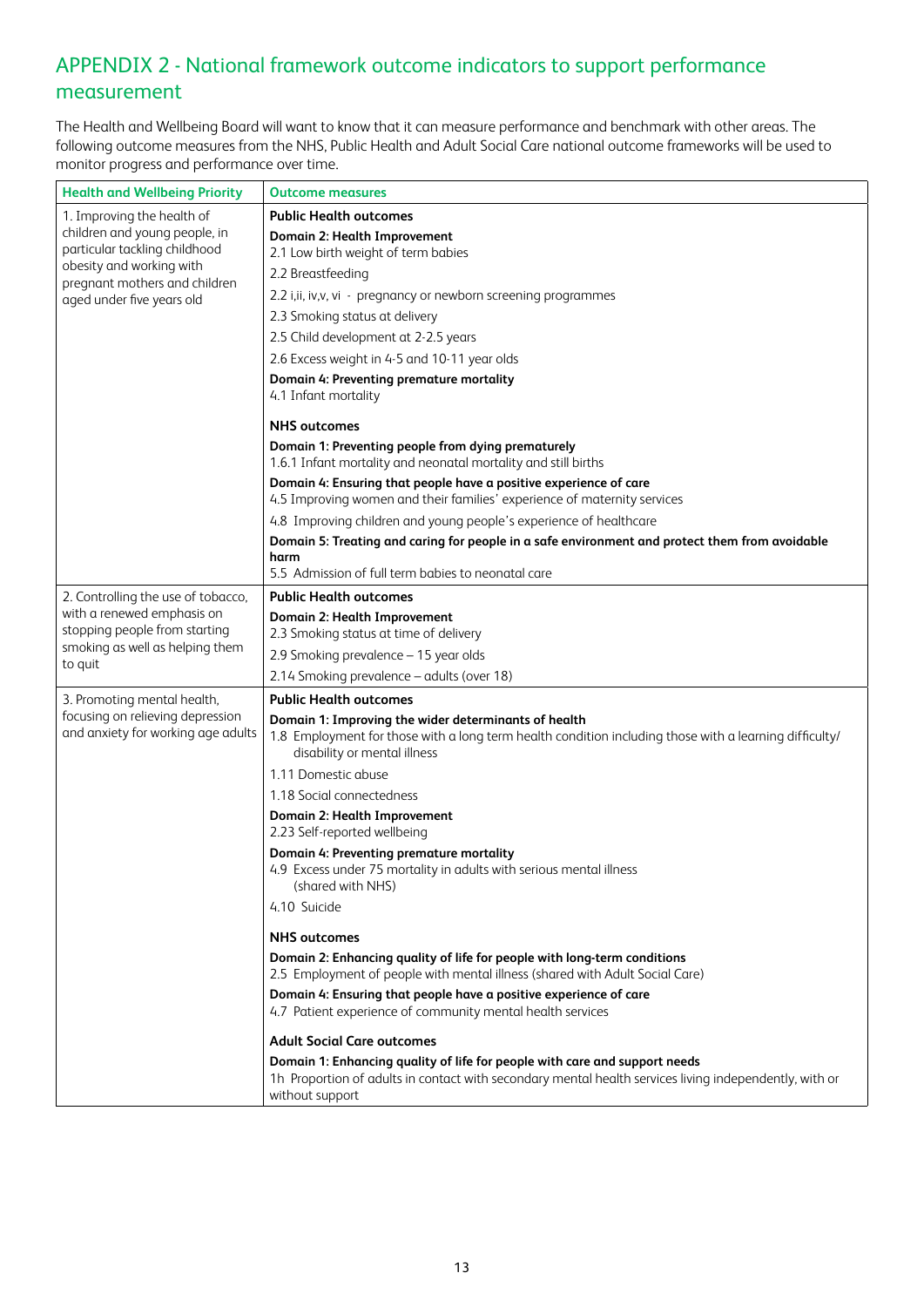| <b>Health and Wellbeing Priority</b>                                  | <b>Outcome measures</b>                                                                                                                                                                        |  |
|-----------------------------------------------------------------------|------------------------------------------------------------------------------------------------------------------------------------------------------------------------------------------------|--|
| 4. Caring for people with                                             | <b>Public Health outcomes</b>                                                                                                                                                                  |  |
| dementia, ensuring our services<br>are meeting the needs of the older | Domain 4: Preventing premature mortality<br>4.13 Health related quality of life for older people                                                                                               |  |
| population                                                            | 4.16 Estimated diagnosis rate for people with dementia                                                                                                                                         |  |
|                                                                       | <b>NHS outcomes</b>                                                                                                                                                                            |  |
|                                                                       | Domain 2: Enhancing quality of life for people with long-term conditions<br>2.1 Proportion of people feeling supported to manage their condition.                                              |  |
|                                                                       | 2.6 i Estimated diagnosis rate for people with dementia                                                                                                                                        |  |
|                                                                       | 2.6 iiA measure of the effectiveness of post-diagnosis care in sustaining independence and improving<br>quality of life                                                                        |  |
|                                                                       | Domain 3: Helping people to recover from episodes of ill health or following injury<br>3.6 Improving recovery from fragility fractures                                                         |  |
|                                                                       | 3.7 Helping older people to recover independence after illness or injury (shared with Adult Social Care)                                                                                       |  |
|                                                                       | <b>Adult Social Care outcomes</b>                                                                                                                                                              |  |
|                                                                       | Domain 1: Enhancing quality of life for people with care and support needs<br>1B Proportion of people who use services who have control over their daily life                                  |  |
|                                                                       | 1D Carer-reported quality of life                                                                                                                                                              |  |
|                                                                       | 11. Proportion of people who use services and their carers, who reported that they had as much social<br>contact as they would like                                                            |  |
|                                                                       | Domain 2: Delaying and reducing the need for care and support<br>2F Dementia a measure of the effectiveness of post diagnosis care in sustaining independence and<br>improving quality of life |  |
|                                                                       | Domain 3: Ensuring that people have a positive experience of care and support<br>3A Overall satisfaction of people who use services with their care and support                                |  |
|                                                                       | 3B. Overall satisfaction of carers with social services                                                                                                                                        |  |
|                                                                       | 3C The proportion of carers who report that they have been included or consulted in discussions about<br>the person they care for                                                              |  |
|                                                                       | 3D The proportion of people who use services and carers who find it easy to find information about<br>support                                                                                  |  |
|                                                                       | 3E Improving people's experience of integrated care                                                                                                                                            |  |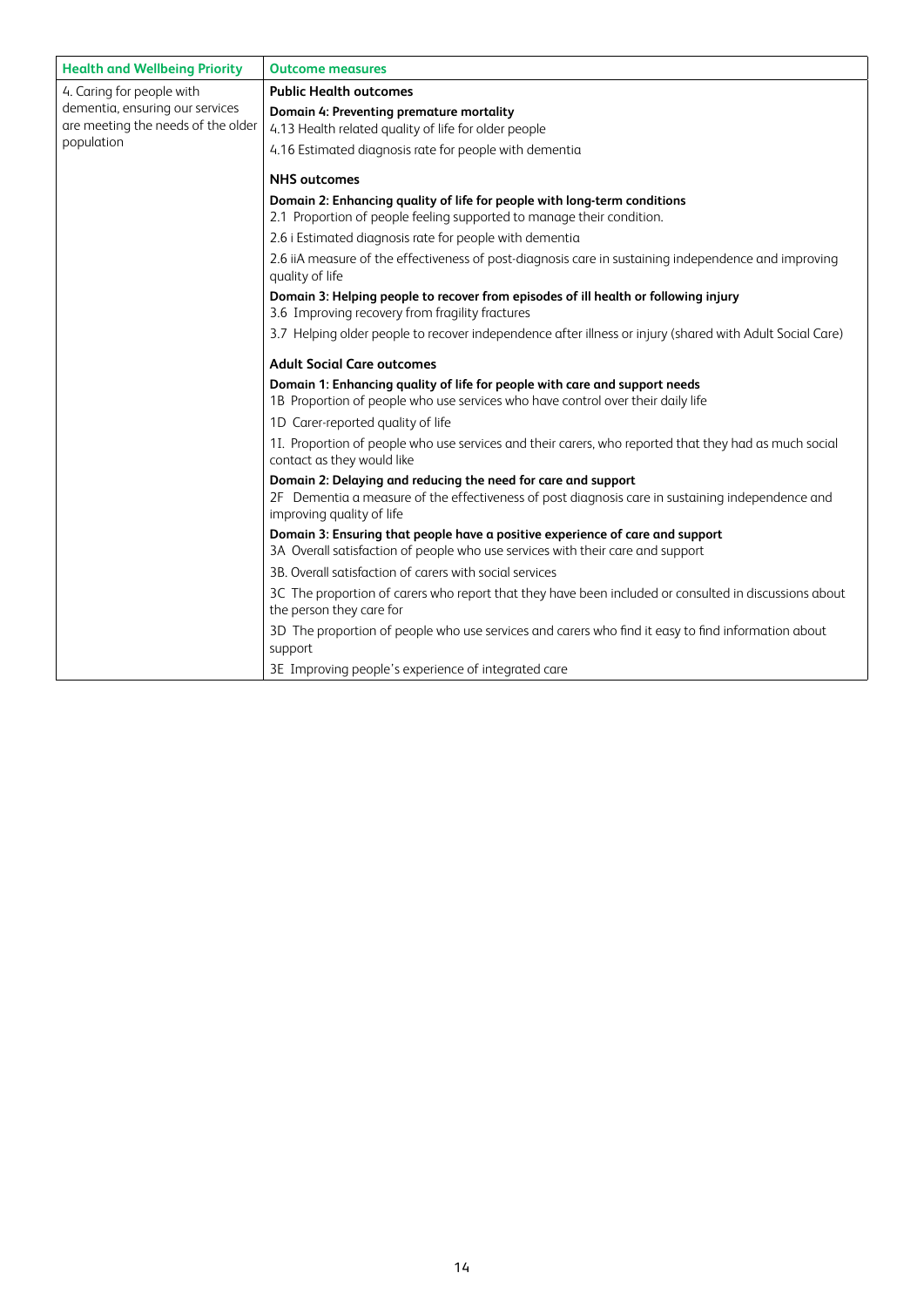# APPENDIX 3 - Working in Partnership to Improve Health & Wellbeing – Board Membership

Hackney's Health and Wellbeing Board membership is as follows:

| <b>Board Members</b>                                                         |                                                                                 |  |  |  |
|------------------------------------------------------------------------------|---------------------------------------------------------------------------------|--|--|--|
| <b>Cllr Jonathan McShane</b>                                                 | Dr Clare Highton                                                                |  |  |  |
| Cabinet Member, Health, Social Care and Culture (Chair)                      | Chair, City and Hackney Clinical Commissioning Group (Vice Chair)               |  |  |  |
| <b>Tracey Fletcher</b>                                                       | <b>Kim Wright</b>                                                               |  |  |  |
| Chief Executive, Homerton University Hospital NHS<br><b>Foundation Trust</b> | Corporate Director, Health and Community Services, Hackney Council              |  |  |  |
| Alan Wood                                                                    | <b>Cllr Rita Krishna</b>                                                        |  |  |  |
| Corporate Director, Children's Services, Hackney Council                     | Cabinet Member, Children's Services                                             |  |  |  |
| <b>Dr Robert Dolan</b>                                                       | Dr Sohail Bhatti                                                                |  |  |  |
| Chief Executive, East London Foundation Trust                                | Interim Director of Public Health, Hackney Council                              |  |  |  |
| <b>Emma Craig</b>                                                            | <b>Michael Kerin</b>                                                            |  |  |  |
| Chair, Hackney Healthwatch                                                   | Chief Executive, St Joseph's Hospice<br>Representing Health & Social Care Forum |  |  |  |

| <b>NHS England Representative</b>        |  |  |
|------------------------------------------|--|--|
| Neil Roberts                             |  |  |
| Head of Primary Care                     |  |  |
| NHS England London Central, North & East |  |  |

| Independent Advisers                              |                                                               |  |  |
|---------------------------------------------------|---------------------------------------------------------------|--|--|
| Jim Gamble                                        | <b>Fran Pearson</b>                                           |  |  |
| Chair, City & Hackney Safeguarding Children Board | Chair, City and Hackney Safeguarding Adults Partnership Board |  |  |

| <b>Additional attendees</b>                                |                                          |  |  |  |
|------------------------------------------------------------|------------------------------------------|--|--|--|
| <b>Paul Haigh</b>                                          | <b>Sonia Davis</b>                       |  |  |  |
| Chief Officer, City & Hackney Clinical Commissioning Group | Chief Inspector, Metropolitan Police     |  |  |  |
| Raj Radia                                                  | <b>Yvonne Arrowsmith</b>                 |  |  |  |
| Vice Chair                                                 | Group Operations Director, Family Mosaic |  |  |  |
| Local Pharmaceutical Committee                             | <b>Better Homes Partnership</b>          |  |  |  |
| Devora Wolfson                                             | <b>James Palmer</b>                      |  |  |  |
| Assistant Director, Commissioning                          | Head of Public Health Service            |  |  |  |
| <b>Hackney Council</b>                                     | Hackney Council                          |  |  |  |
| <b>Jackie Brett</b>                                        | Amy Wilkinson                            |  |  |  |
| Health & Social Care Forum                                 | Children's Health & Wellbeing Manager    |  |  |  |
|                                                            | <b>Hackney Council</b>                   |  |  |  |
| <b>David Rees</b>                                          | <b>Elaine Peers</b>                      |  |  |  |
| Governance Services Manager                                | Head of Strategic Health & Wellbeing     |  |  |  |
| Hackney Council                                            | <b>Hackney Council</b>                   |  |  |  |
| <b>Roxanne Misir</b>                                       |                                          |  |  |  |
| Governance Services Officer (Minutes)                      |                                          |  |  |  |